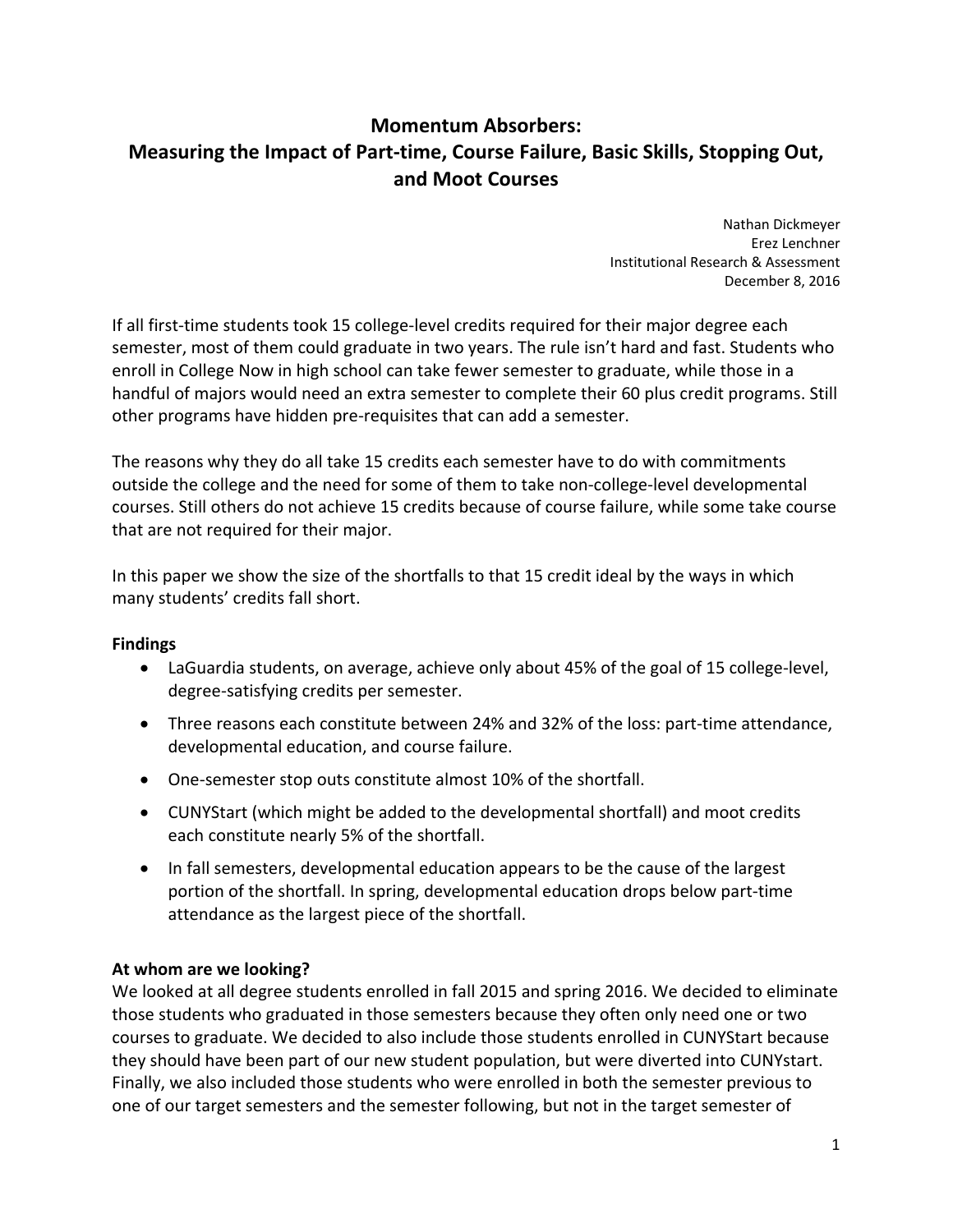either fall 2015 or spring 2016. These students did not earn 15 credits because they took a semester off. (There were other students who were also stopping out for longer periods, including the two target semesters, but detecting them is challenging and the one‐semester stop‐out group is the largest.)

 Once we found the group that we called "active," meaning non‐graduating plus CUNYStart plus one‐semester stop outs, we multiplied this number by 15 to find our total 15‐credit goal. Table 1 shows the calculation. Fall had 15,309 "active" students and spring had 14,160. These numbers resulted in goals for each semester of over 200,000 degree credits to be earned.

|                                      | Fall 15         | Fall 15        | Spring 16       | Spring 16      |
|--------------------------------------|-----------------|----------------|-----------------|----------------|
| Active students                      | <b>Students</b> | <b>Credits</b> | <b>Students</b> | <b>Credits</b> |
| Degree enrollment @ 15 crs.          | 15,161          | 227,415        | 14,679          | 220,185        |
| Less those who graduated $@$ 15 crs. | 956             | 14,340         | 1,660           | 24,900         |
| Net degree enrollment @ 15 crs.      | 14,205          | 213,075        | 13,019          | 195,285        |
| Adjusted net for degree duplicates   | 14,215          | 213,225        | 13,036          | 195,540        |
| One-semester stop outs @ 15 crs.     | 727             | 10,905         | 798             | 11,970         |
| CUNY Start @ 15 crs.                 | 367             | 5,505          | 326             | 4,890          |
| Total active enrollment @ 15 crs.    | 15,309          | 229,635        | 14,160          | 212,400        |

 **Table 1**

## **Enumerating the shortfall**

 Table 2 shows how we calculated the actual number of credits earned. The credits had to be college‐level in courses with passing grades. Then we deducted credits earned in excess of 15 by the approximately 10% of the students who did. We did not want these extra credits to count against our goal of 15 credits for each student. These eager students could not sell these credits to those with fewer than 15.

 We also deducted moot credits, i.e., credits not required in a major. These would not help a student graduate in four semesters.

 The resulting number of credits that count toward the 15 credit goal is over 100,000 for fall and over 90,000 for spring.

| Counting actual passed college-level | Fall 15         | Fall 15        | Spring 16       | Spring 16      |
|--------------------------------------|-----------------|----------------|-----------------|----------------|
| credits                              | <b>Students</b> | <b>Credits</b> | <b>Students</b> | <b>Credits</b> |
| Passed credits                       | 12,866          | 112,451        | 11,605          | 98,629         |
| Passed credits $> 15$                | 1,185           | 21,549         | 854             | 15,488         |
| Countable at 15                      |                 | 17,775         |                 | 12,810         |
| Excess credits to deduct             |                 | (3,774)        |                 | (2,678)        |
| Passed credits held at 15            |                 | 108,677        |                 | 95,951         |
| Less Moot credits passed             |                 | (5,487)        |                 | (5, 334)       |
| Net passed degree credits held at 15 |                 | 103,190        |                 | 90,617         |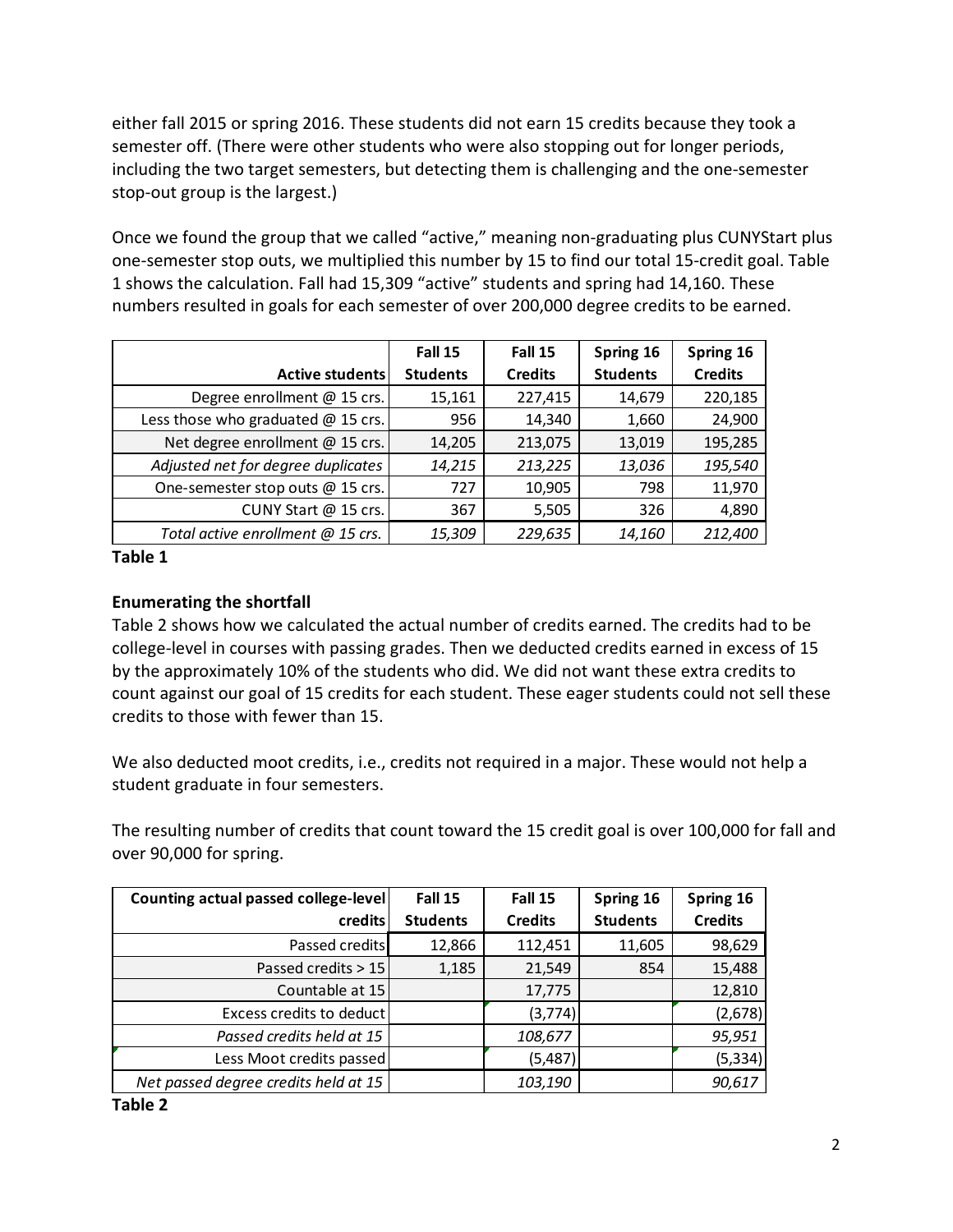Table 3 shows the ways that the shortfall between the goal and actual occurs. For fall 2015, we need an explanation of how to fill the gap between the actual of 103,190 and the goal of 229,635.

 Table 3 and Figure 1 show that LaGuardia students did not reach 45% of the goal. Note how developmental education decreases in proportion in the spring from the fall, and part‐time attendance increases. Many new students finish their developmental requirements in the fall, but around 30% of first‐time students change from full‐time to part‐time in the spring.

| Distribution of Credits                | <b>Fall 2015</b> |        | Spring 2016 |        |
|----------------------------------------|------------------|--------|-------------|--------|
| Moot courses                           | 5,487            | 2.4%   | 5,334       | 2.5%   |
| CUNYStart                              | 5,505            | 2.4%   | 4,890       | 2.3%   |
| One-semester stop outs                 | 10,905           | 4.7%   | 11,970      | 5.6%   |
| Failed credit-level courses            | 32,983           | 14.4%  | 31,509      | 14.8%  |
| Non-college-level credits              | 37,643           | 16.4%  | 29,561      | 13.9%  |
| Not full-time                          | 33,922           | 14.8%  | 38,519      | 18.1%  |
| Passed major degree courses (up to 15) | 103,190          | 44.9%  | 90,617      | 42.7%  |
| Total ("active" enrollment X 15)       | 229,635          | 100.0% | 212,400     | 100.0% |

 **Table 3**



 **Figure 1**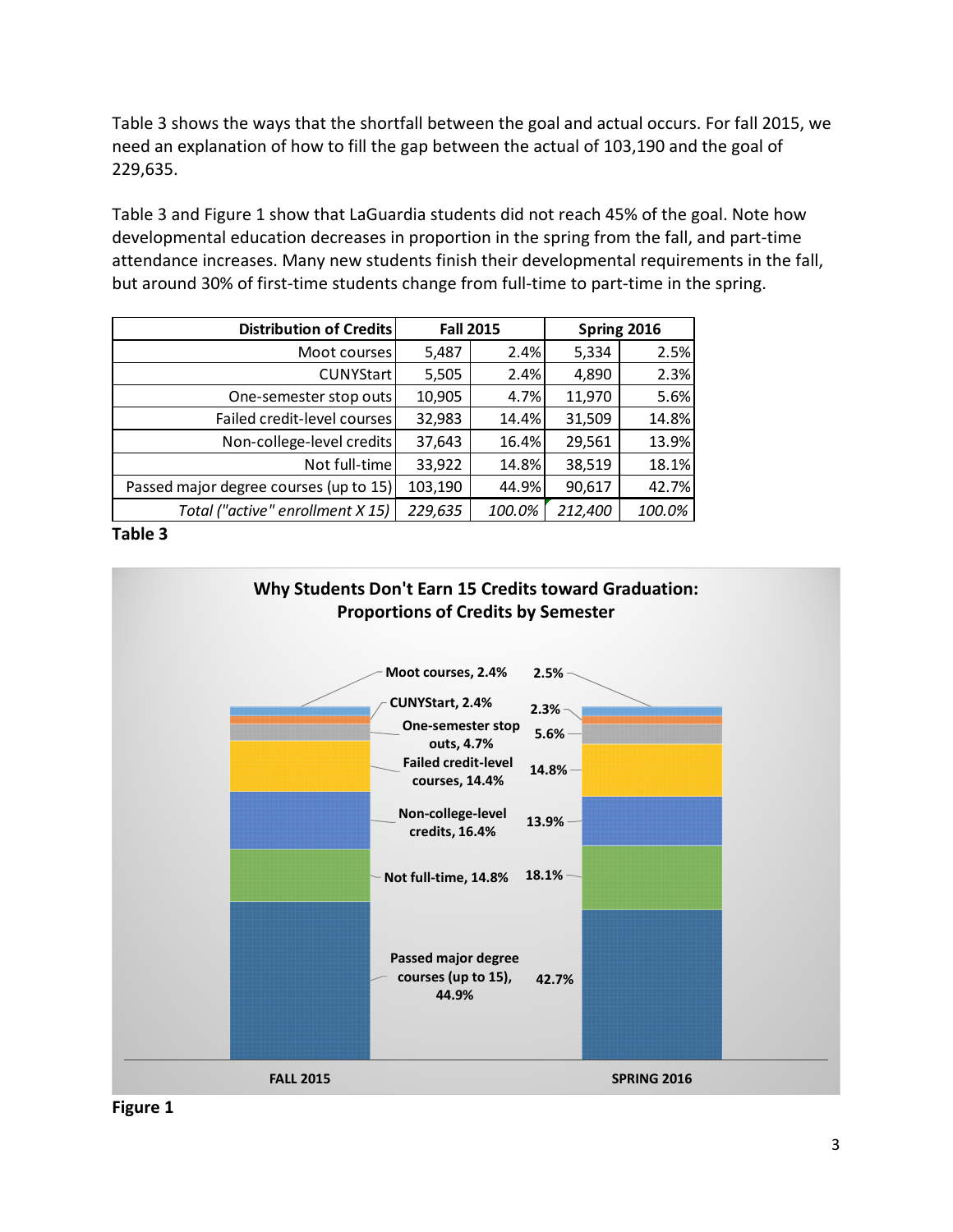Figure 2 is the same as Figure 1, except the chart has been built using credits, not percentages of the goal. Spring had fewer active students and a lower goal. Note that more credits were lost due to part‐time, developmental and course failure together than were earned toward the target.



## **Figure 2**

 Table 4 and Figure 3 show the distribution of losses, giving their relative size as contributors to the shortfall.

| Distribution of Losses Only | <b>Fall 2015</b> | Spring 2016 |
|-----------------------------|------------------|-------------|
| Moot courses                | 4.3%             | 4.4%        |
| CUNYStart                   | 4.4%             | 4.0%        |
| One-semester stop outs      | 8.6%             | 9.8%        |
| Failed credit-level courses | 26.1%            | 25.9%       |
| Non-college-level credits   | 29.8%            | 24.3%       |
| Not full-time               | 26.8%            | 31.6%       |
|                             | 100.0%           | 100.0%      |

 **Table 4**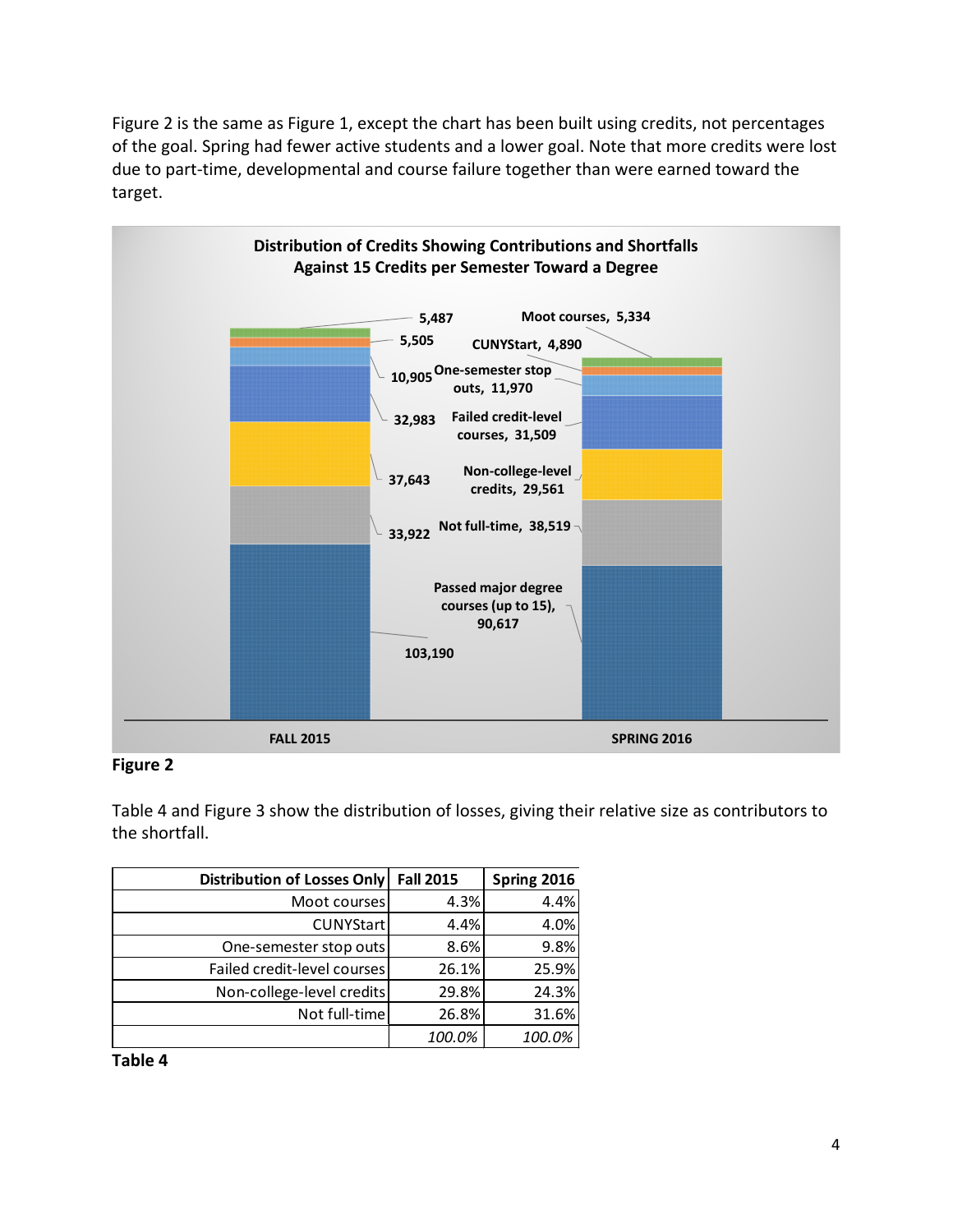



## **Details of each shortfall**

 As will become evident in further detail tables, we included drops and failures of developmental courses under the developmental shortfall as shown in Table 5. This is arbitrary. About one‐third of all developmental credits were failed. This means that six to seven percentage points of the developmental shortfall could have been allocated to the "failed courses" shortfall, making course failure the largest contributor to the shortfall.

 Included in the developmental category were a small number of non‐college‐level credit freshman seminar courses and two or three college‐level courses that had higher numbers of equated credits than college‐level credits as shown in Table 5.

 (Note: in many of the following tables the numbers of students cannot be added because the same student may appear in multiple categories.)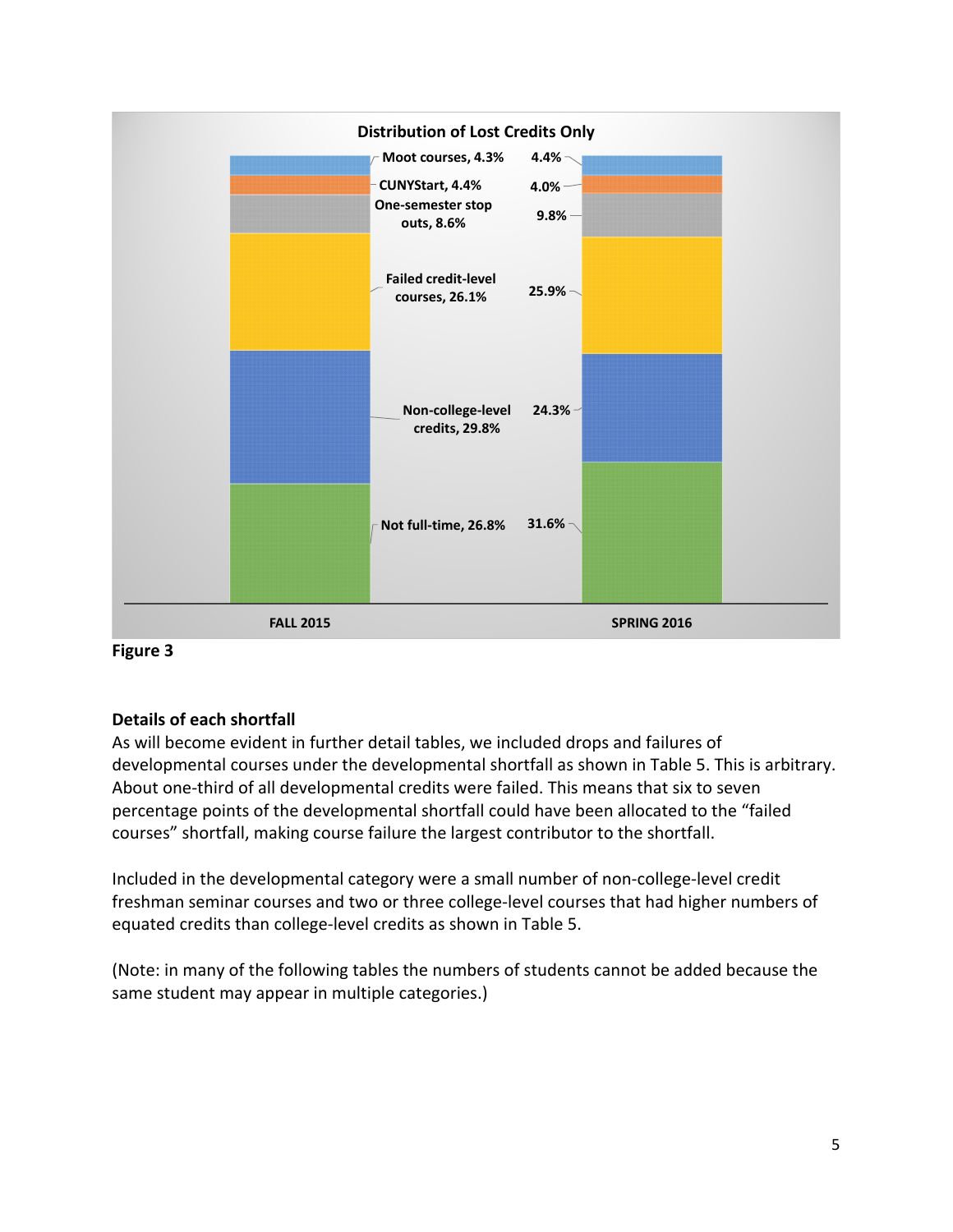| Loss because of not-college-level | Fall 15         | Fall 15 Non-<br>College- | Spring 16       | Spring 16<br>Non-College- |
|-----------------------------------|-----------------|--------------------------|-----------------|---------------------------|
| credits                           | <b>Students</b> | level Credits            | <b>Students</b> | level Credits             |
| <b>FSM Pass</b>                   | 341             | 341                      | 202             | 202                       |
| <b>FSM Fail</b>                   | 85              | 85                       | 53              | 53                        |
| <b>FSM Drop</b>                   | 39              | 39                       | 25              | 25                        |
| Extra hours pass                  | 187             | 745                      | 516             | 1,983                     |
| Extra hours fail                  | 195             | 777                      | 170             | 662                       |
| Extra hours drop                  | 56              | 392                      | 63              | 243                       |
| Developmental pass                | 4,046           | 21,354                   | 2,868           | 15,244                    |
| Developmental fail                | 2,184           | 11,778                   | 1,789           | 9,584                     |
| Developmental drop                | 414             | 2,133                    | 303             | 1,566                     |
| Credit totals                     |                 | 37,643                   |                 | 29,561                    |

## **Table 5**

 Table 6 shows more detail on the kinds of students who did not achieve 15 credits by not attempting 15 credits. Not all of them were part‐time. Although the loss was smaller per student, students who took 12 up to 15 credits (and were thus technically fulltime) also contributed to the shortfall.

 We only counted dropped credits that caused the student to go below 15. Dropping a course, but staying at or above 15, was not counted. Dropping a course, of course, is only a slight variation on not attempting it. To find "attempted (but not dropped)" we took all college‐level attempted credits and subtracted that number from 15 and then deducted the applicable dropped course credits from that.

|                                       | Fall 15         | Fall 15        | Spring 16       | Spring 16      |
|---------------------------------------|-----------------|----------------|-----------------|----------------|
| Loss because of not taking 15 credits | <b>Students</b> | <b>Credits</b> | <b>Students</b> | <b>Credits</b> |
| Part-time attempted loss              | 3,767           | 17,734         | 4,019           | 22,264         |
| Lost due to drops PT                  | 1,904           | 8,136          | 1,949           | 8,248          |
| Full-time attempted loss              | 2,170           | 4,836          | 2,417           | 5,458          |
| Lost due to drops FT                  | 1,509           | 3,216          | 1,226           | 2,550          |
| Total not-15 credits lost             |                 | 33,922         |                 | 38,519         |

## **Table 6**

 Table 7 gives more detail on course failure. About ¼ of all credit failures are noted by the WU grade. The table also shows the relative amounts lost of non‐college‐level and moot course failures.